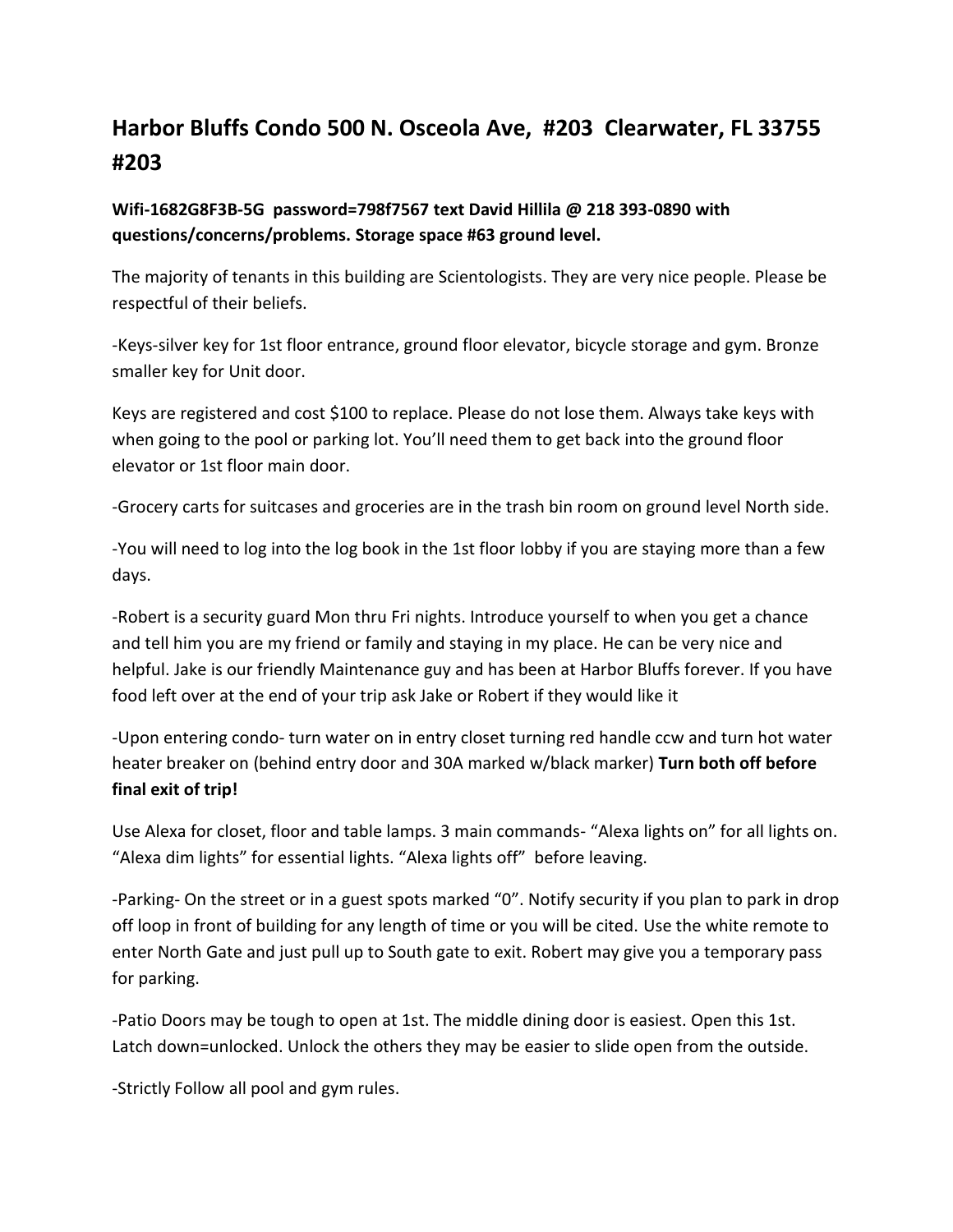-Pool floats/towels/Toilet Paper/Paper Towels in hall closets.

-Trash ground level dumpsters or trash chute 2nd floor. (bring key)

-Transportaion-Uber \$32 to/from airport and about \$8 to beach/nightlife. I believe Lyft is cheaper now. Trolly to beach/Tarpon \$2.25 ea exact change. Water taxi to beach. Free bar to bar taxi on island CW beach. If you use bicycles. Combination for locks 1010. Bicycles are located at pool level 2<sup>nd</sup> door from North corner of building. The two bicycles are a black Marin and a bright green Pure. Tire pump is in hall closet.

\*\*\*Traffic on bridge can be very bad on weekends, before sunset and worse during Spring Break. Faster/more fun to take Water Ferry or bicycles (2 miles to beach)\*\*\*

Download the Clearwater Ferry ap for ferry schedules or clearwaterferry.com. Price is \$3 to \$4 each way from coachman park marina. Take the ferry and then walk.

TV's- on a good day you may get many channels with the antenna in the right position on the balcony. I usually use Sling TV. Need to use Roku to get sling in master bedroom.

## **-Nearby attractions/Entertainment**

Francis Wilson Playhouse is just 3 blocks North on Osceola for great plays/shows

Nearest Gas Station about 5 blocks away on Drew

Groceries- Publix south on Fort Harrison or Island Way (just over bridge)

Tom Cruise New condo- #5 Osceola Ave top 3 floors

Capitol theater & coachmans park for big name bands, comedians, and entertainment.(walking distance 3 to 7 blocks)

Shephards beach resort. Music (live bands) start about noon on weekends and goes to about 2:30 am. Many places on beach for music.

Pinellas Bike trail just two blocks East. The trail runs from Tarpon to St Pete.

Beautiful sunset walking path just off of Sunset Point Rd and alt 19 just a mile or two away. The bridge is a great walk or jog if you're in shape.

Dunedin Causeway-best place for kayak, sailboat & SUP rentals.

Dunedin- lots of nice little shops and restaurants, fishing charters without the hustle & bustle of the beach